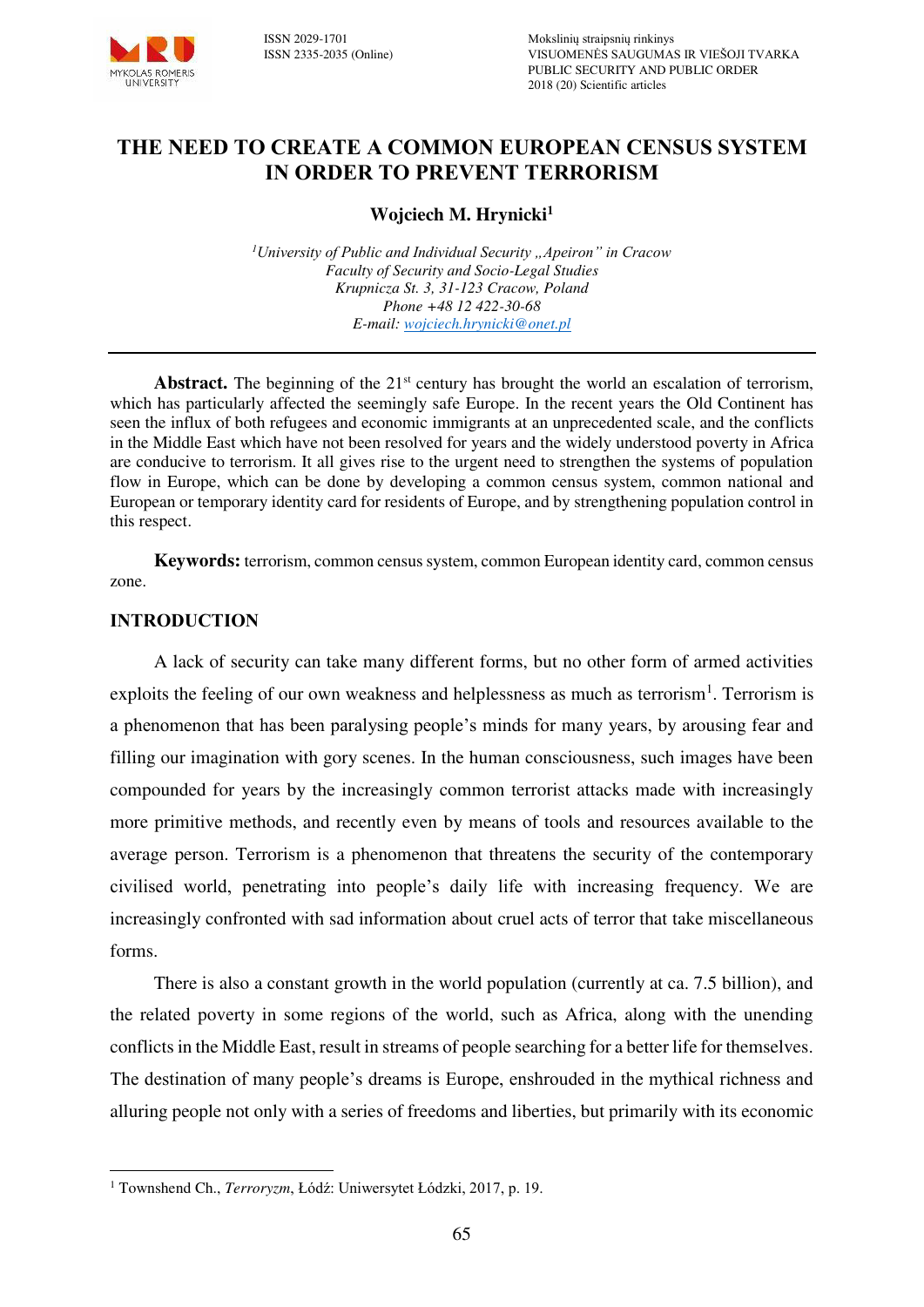

reality in the form of social minima, benefits and allowances. Even though the system of social benefits is a vital necessity from the perspective of an average European, for people fleeing famine, natural disasters, wars and plagues it seems to ensure unbelievably good living conditions which remain only a dream in such countries as Zimbabwe, the Democratic Republic of the Congo, Burundi, Liberia, Eritrea, Syria or Afghanistan. The relative proximity of Europe and its controversial immigration policy dictated, amongst others, by the diminishing native European population, along with the desire to increase economic profits in large financial and commercial corporations, are conducive to the migration of poor people to Europe – the paradise of their dreams.

Amongst those who arrive in the Old Continent and are in genuine need of help, it is increasingly more common to find persons of unknown identity who may be criminals, escaped convicts or fighters of the so-called Islamic State. The lack of documents, or counterfeited documents held by immigrants and refugees aggravate the identification problems, and Europe seems unable to cope with the influx of people from the south which is reaching record numbers. For this purpose, it seems necessary to strengthen the systems of population flow in Europe, which can be achieved by creating a common European census system, a common national and European or temporary identity card for residents of Europe, and by strengthening population control in this respect, or – briefly speaking – a common census zone.

**The purpose** of the paper is to demonstrate the necessity to strengthen the population identification systems in Europe as part of terrorism prevention measures.

This will be made possible by creating a common population register system and a common uniform identity card for residents of Europe. Keeping track of the literature on terrorism as well as population registers and identity cards, use was made of the so-called critical source analysis method. Having concrete legal solutions at hand, the dogmatic-legal method was applied. The comparison of the population register systems in selected countries was done by means of the comparative method, and the presentation of selected statistical data was carried out by the empirical-statistical method.

# **TERRORISM AND THE NEED TO PREVENT IT IN THE ASPECT OF INCREASING MIGRATION TO EUROPE**

Terrorism involves deliberate creation and exploitation of fear through violence or the threat of violence in order to create power where there is none or to consolidate power where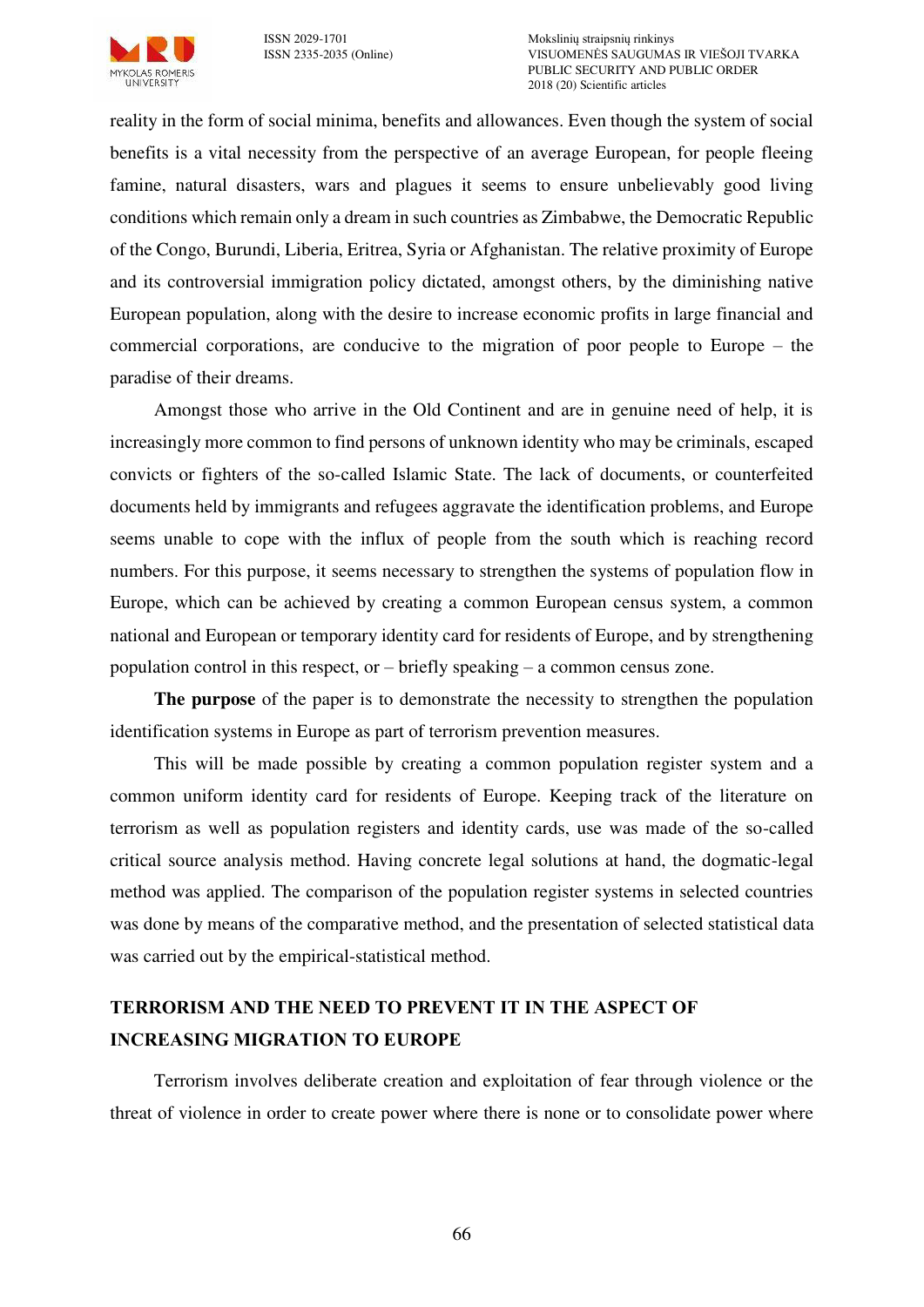

there is very little<sup>2</sup>. It is increasingly common for terrorists to try to justify their violence by appeals to religious motives, claiming that the object for their attack threatened the well-being of their faith or ideology. Therefore, it must be assumed that contemporary terrorism is a phenomenon which, through various ideologies and violent acts on an unprecedented scale, is trying to force an action that is intended to result in the opponent's self-destruction<sup>3</sup>.

Security is one of the most important values necessary for existence and normal functioning of both an individual and a particular social group. It is defined as a state of certainty, peace, protection, absence of threats and safeguards against them<sup>4</sup>, as well as the guarantee of inviolable survival of a given entity and the freedom of its development<sup>5</sup>. At the same time, security is a term which gives hope to individuals, upon which they build their future prospects for themselves and their relatives. It is not a homogeneous state or a condition relating exclusively to the existence of anindividual or human collectivities<sup>6</sup>. A special category of security is public security, which is the desired state in a given country and results from effective counteraction of all determinants of threats by state authorities and other bodies governed by law, as well as from implementation of tasks that prevent all acts against the wellbeing of a country, its public law and order, and the life, health and property of its citizens<sup>7</sup>.

The migrations of the  $21<sup>st</sup>$ century, which are gradually transforming into politicaleconomic population movements and the recent numerous terrorist attacks in Europe and North America, by undermining the sense of security, have exposed a series of mistakes in the functioning of the systems of public security and control. Therefore, it is necessary to strengthen the population register system, which – in the age of large-scale migrations of people – will make it possible to improve security also in the aspect of preventing terrorism.

According to the official EUROSTAT data, 2.7 million people from non-EU countries arrived in Europe in 2015, with 1.9 million of them moving from one EU Member State to another<sup>8</sup>. It is also estimated that in 2015 Europe was flooded by over a million refugees, the majority of whom can actually be classified as economic migrants from countries and regions, which are poor, undemocratic and largely unaffected by armed conflicts. On January 1, 2016, the EU Member States were populated by 35.1 million people born outside the EU and 19.3

 $\overline{a}$ 2 Hoffman B., *Oblicza terroryzmu*, Warszawa: Politeja – Świat Książki, 1999, p. 42.

<sup>3</sup> Kosta R. A., *Terroryzm jako zagrożenie dla bezpieczeństwa cywilizacji zachodniej XXI wieku*, Toruń: Adam Marszałek, 2012, p. 14.

<sup>4</sup> Zięba R., *Instytucjonalizacja bezpieczeństwa europejskiego*, Warszawa: Scholar, 2004, p. 27.

<sup>5</sup> Stańczyk J., *Współczesne postrzeganie bezpieczeństwa*, Warszawa: ISP PAN, 1996, p. 19.

<sup>6</sup> Piwowarski J., *Fenomen bezpieczeństwa*, Kraków: WSBPI Apeiron, 2014, p. 71.

<sup>7</sup> Czop A., *Udział firm ochrony osób i mienia w zapewnianiu bezpieczeństwa publicznego w Polsce*, Katowice: WSBPI Apeiron, 2014, p. 267.

<sup>8</sup> <http://ec.europa.eu/eurostat/statistics-explained>(1.04.2018)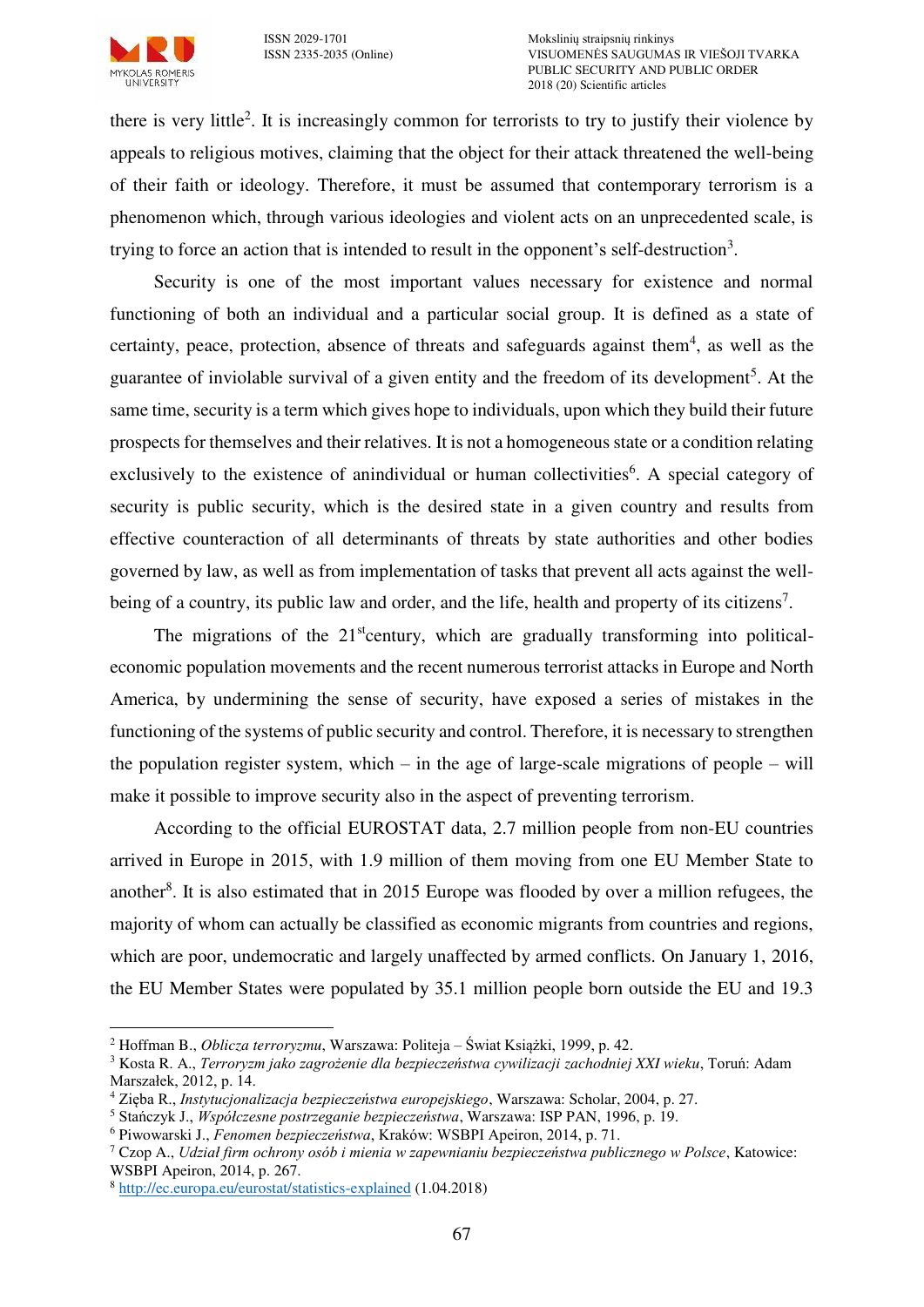

million people born in a Member State other than their current state of residence. In Hungary, Ireland, Luxembourg, Slovakia and Cyprus, the number of inhabitants born in another EU Member State was higher than the number of individuals born outside the EU<sup>9</sup>. Although in 2017, thanks to the agreements with Turkey and Libya, the number of refugees and economic migrants started to decrease, Europe must deal with the problem of family reunification amongst the migrants, as more than a half of them are young men, as well as with the integration which, given the origin of the migrants, will not be easy. At the same time, it cannot be ignored that the current terrorism problem spreading across Europe and North America is associated with Islam. Despite the fact that true Islam condemns terrorism and understands jihad differently to how it is currently presented by the mass media, Islamic fundamentalists justify their abominable acts on religious grounds. For example, such motives drove a 24-year-old Tunisian terrorist refugee, AnisAmri, to stage a terrorist attack at the Christmas market in Berlin at Breitscheidplatz on December 19, 2016. Religious motives were also the reason behind the attacks in Paris (including the Bataclan theatre) and Saint-Denis on November 13, 2015, which had been inspired by Muslims born and raised in Europe. Both attacks were claimed by the socalled Islamic State which made jihad the core driving principle of their bloodiest activities. However, as rightly reminded by E. Capan, staging suicide attacks in time of peace is a serious sin. Such cold-blooded murders have absolutely no acceptance in Islam $^{10}$ .

Contemporary terrorism may not be considered in isolation, but needs to be examined in the context of the challenges of today's world and the changes taking place in our life<sup>11</sup>. There is no doubt that a significant role in the development of terrorism is played by the processes of globalisation, including the rapid growth of technology, especially the mass media. This is significantly related to a serious blurring of cultural differences. A favourableenvironment for international terrorisms is therefore created by the processes of globalisation<sup>12</sup>. Globalisation, as the process of strengthening the spatial and temporal relationships between the states and peoples as well as the process of blurring the differences between what is intra-state and what is international, is particularly leaving its imprint on culture<sup>13</sup>. One even speaks of time and space compression which is the consequence of such phenomena as de-territorialisation, transnational social space, shaping the vision of the world as one place, mutual conditionality

 $\overline{a}$ 

<sup>&</sup>lt;sup>9</sup> Ibidem.

<sup>10</sup> Capan E., *Terroryzm i zamachy samobójcze. Muzułmański punkt widzenia*, Warszawa: Dialog, 2007, p. 137.

<sup>11</sup> Bukowski S. Z., *Terroryzm europejski. Geneza i współczesne zagrożenia*, Słupsk: Akademia Pomorska, 2010, p. 15.

<sup>12</sup> Koziński M., *O bezpieczeństwie narodowym w Polsce*, Słupsk: Fundacja Pro Pomerania, 2008, p. 14.

<sup>13</sup> Hrynicki W. M., *Potrzeba działań na rzecz bezpieczeństwa kulturowego w aspekcie jego współczesnych zagrożeń*, Kultura Bezpieczeństwa. Nauka – Praktyka – Refleksje Nr 20/2015, p. 226.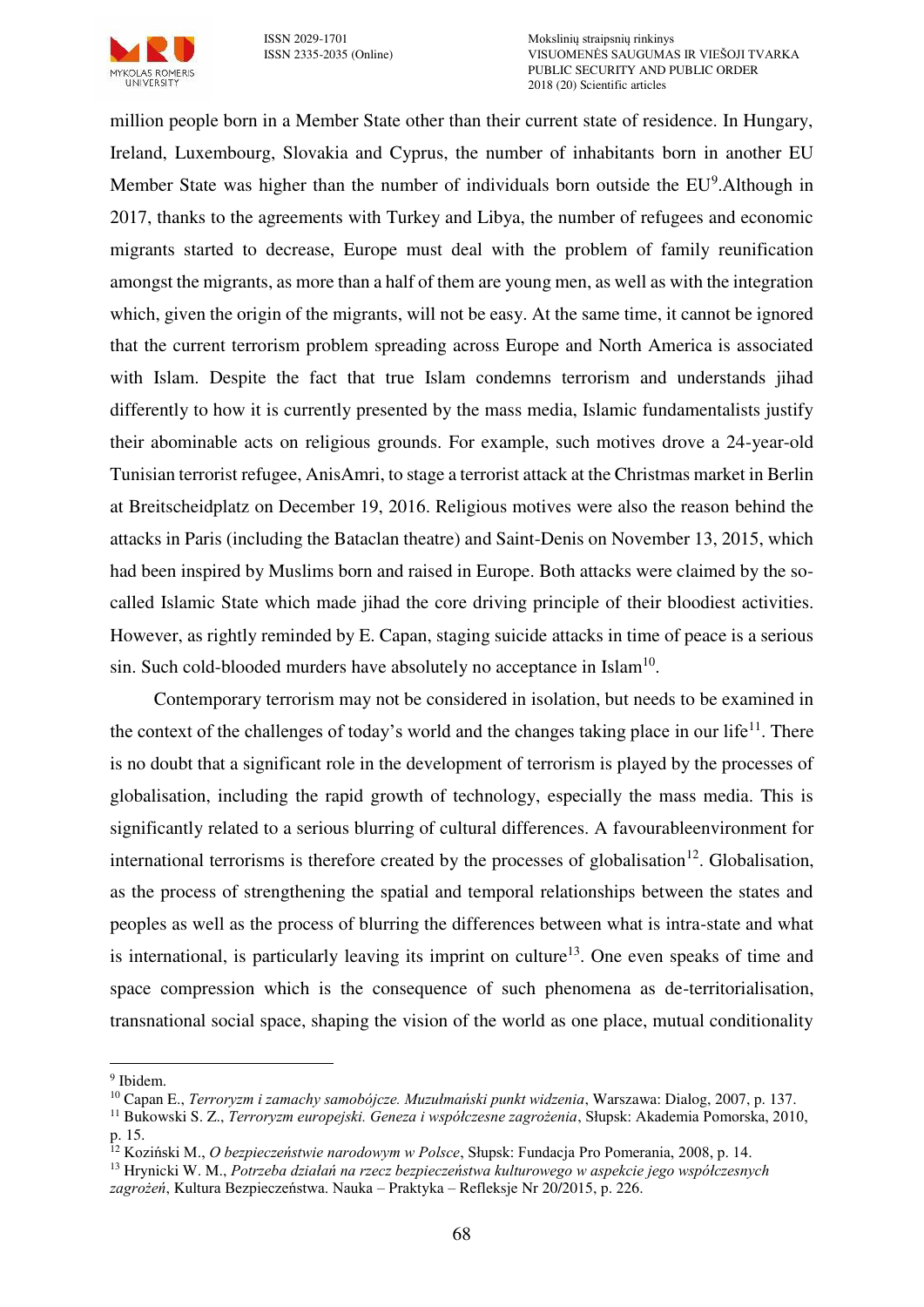

 $\overline{a}$ 

of all things global, irrespective of the location in space<sup>14</sup>. In our times, as never before in history, there are processes of mutual dependency and interactions on a worldwide scale, thereby making the activities of terrorists a global problem where no country can feel secure from them<sup>15</sup>. New information technologies and the world, which has become the so-called global village, boost the globalisation of terrorism<sup>16</sup>.

Globalisation makes people more willing and flexible to change their location, and the progressing migration – especially on the European continent with its many countries – significantly hinders the identification of people. This is because Europeans sometimes alternate between two or more locations (states), use two or more identity cards and have a few identification numbers. On the other hand, non-European refugees and economic migrants often have no identity documents or want to conceal their identity, thus making it highly problematic for administrative bodies to determine who they really are. These circumstances are particularly significant in affecting the public security and the need for terrorism prevention. This is because it is no secret that many of the suicide bombers have recently entered Europe with the wave of refugees.

# **THE POPULATION REGISTER IN EUROPE AND THE NECESSITY TO STRENGTHEN IT**

Given the above considerations, it seems necessary to create a common system of transnational population register so that the administrations of the particular states regain control over who arrives in their territory and where this person actually comes from, and hence what potential threats s/he may pose. To this end, several legal solutions should be implemented on the European continent to create a common register system for people permanently residing in Europe and those arriving for non-tourist purposes for longer periods. The best tools to create this would be the following: 1) a common census zone, 2) a common national and European identity card for residents of Europe, 3) a temporary identity card for those wishing to settle in Europe and 4) strengthening population control in terms of holding and using an identity document.

It should be pointed out that population registers have always underpinned the administrative policy, and their degree of detail has varied significantly – from rare censuses to

<sup>14</sup> Pietraś M. (red.), *Oblicza procesów globalizacji*, Lublin: Uniwersytet Marii Curie-Skłodowskiej, 2002, p. 37- 38.

<sup>15</sup> Małkiewicz A., *Terroryzm – wybrane zagadnienia*, Nysa: Oficyna Wydawnicza PWSZ, 2014, p. 7.

<sup>16</sup> Lisowski G., *Terroryzm – próba sprecyzowania pojęcia* [in:] Jakubczak R., Radziejewski R. (red.), *Terroryzm* 

*a bezpieczeństwo państwa w erze globalizmu*, Warszawa: Wojskowa Akademia Techniczna, 2011, p. 101.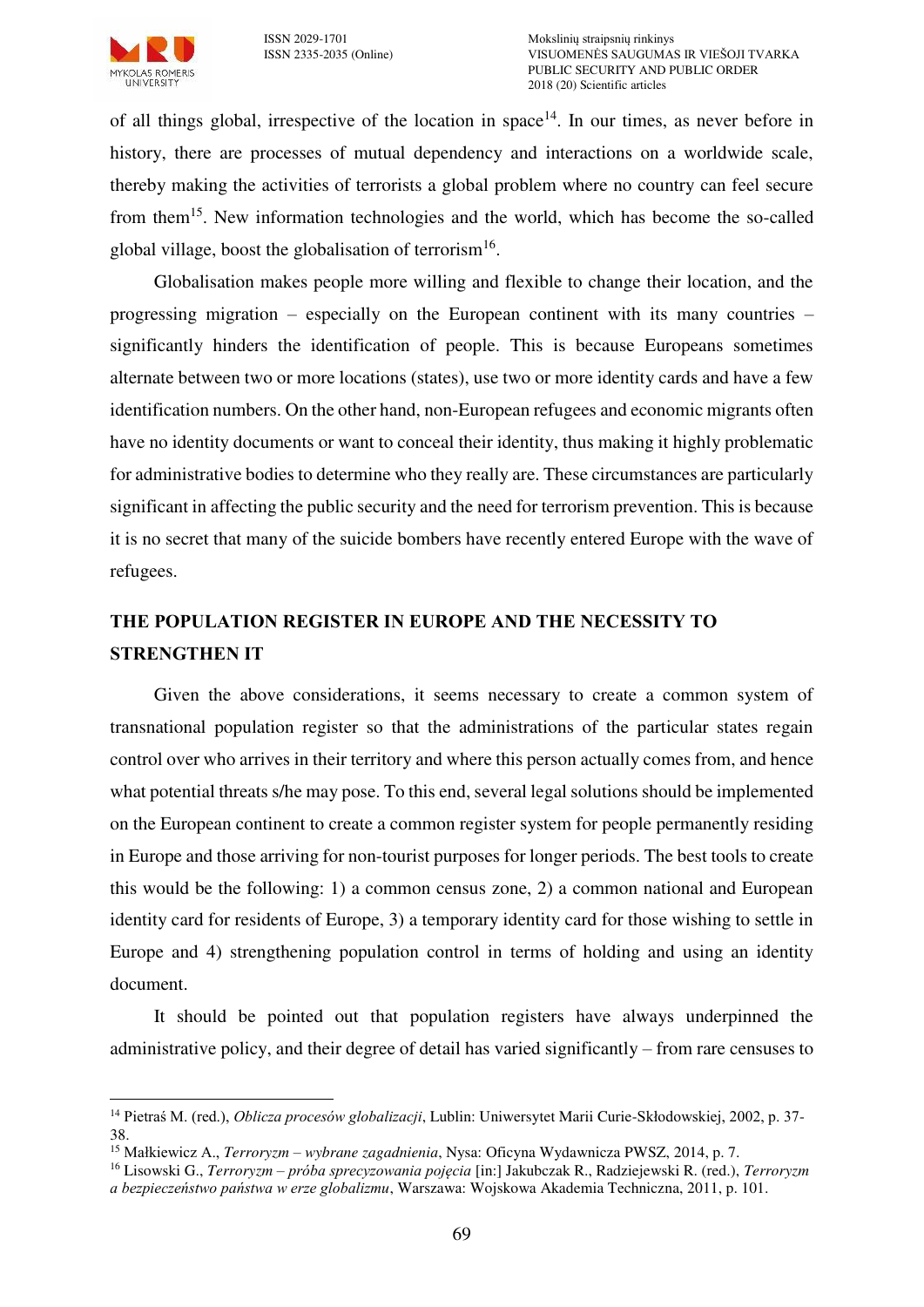

regular records of population movement and flow of travellers<sup>17</sup>. A population register is as important as giving names and surnames to individuals, which it related to the functions of both<sup>18</sup>. As also rightly stated by W. Maciejko, the very meaning of the term "population" register" indicates roughly a kind of authoritarian intervention by public administrative bodies in the realm of the rights and freedoms of every citizen related to his/her residence and movement. The essence behind maintaining a population register is the creation, recording and updating of data concerning individuals that make up a group referred to as population, inhabiting a specific territory<sup>19</sup>. The territory in the case at hand must be the area of Europe and, more specifically, of the European countries that would like to (or even should) enter into the project.

Population registers also play a service role in many areas of state activity and social life. For instance, they make it possible to determine the current number of residents in the particular localities and the population movement, which is of major importance for the broadlyconceived socio-economic planning, enable the drafting of various lists of persons, such as voters' registers or records of persons liable for military service, facilitate the protection of public security, law and order, by counteracting the hiding of criminals and individuals dodging their responsibilities specified by the law or acts of the individual state authorities and, lastly, make it possible to provide information about the addresses of wanted or missing persons<sup>20</sup>. It is important to note that the possibility of a versatile use of the population register system (including the identification number) is very common in some of the European countries.

Finally, it must be highlighted that the population register system should be constructed in a manner ensuring constant updating of the information gathered. Oriented to a great extent towards the perception of migration, it also acts as a tool for obtaining a series of other data used in the particular state structures for the achievement of their relevant objectives<sup>21</sup>. The fundamental desired characteristic of the system must be its ongoing pertinence. Otherwise, the existence of this system for the purpose of terrorism prevention would make no sense, especially in the light of such a rapid movement of people, as is the case in today's Europe.

 $\overline{a}$ <sup>17</sup> Lipowicz I., *Ewidencja ludności i dowody osobiste* [in:] Lipowicz I., Niewiadomski Z., Strzyczkowski K., Szpor G. (red.), *Prawo administracyjne. Część materialna*, Warszawa: LexisNexis, 2004, p. 47.

<sup>18</sup> Hrynicki W., *Nadawanie oraz zmiana imion i nazwisk. Komentarz*, Wrocław: Gaskor, 2010, p. 47-49.

<sup>19</sup> Maciejko W., *Osobowe prawo administracyjne*, Warszawa: C.H. Beck, 2008, p. 3.

<sup>20</sup> Smoktunowicz E., *Administracyjne prawo osobowe* [in:] Smoktunowicz E. (red.), *Administracyjne prawo materialne. Zagadnienia wybrane*, Białystok: Pro Veritate, 2003, p. 44-45.

<sup>21</sup> Wilczyński P., *Ewidencja ludności* [in:] Stahl M. (red.), *Materialne prawo administracyjne. Pojęcia instytucje, zasady*, Warszawa: Difin, 2002, p. 85.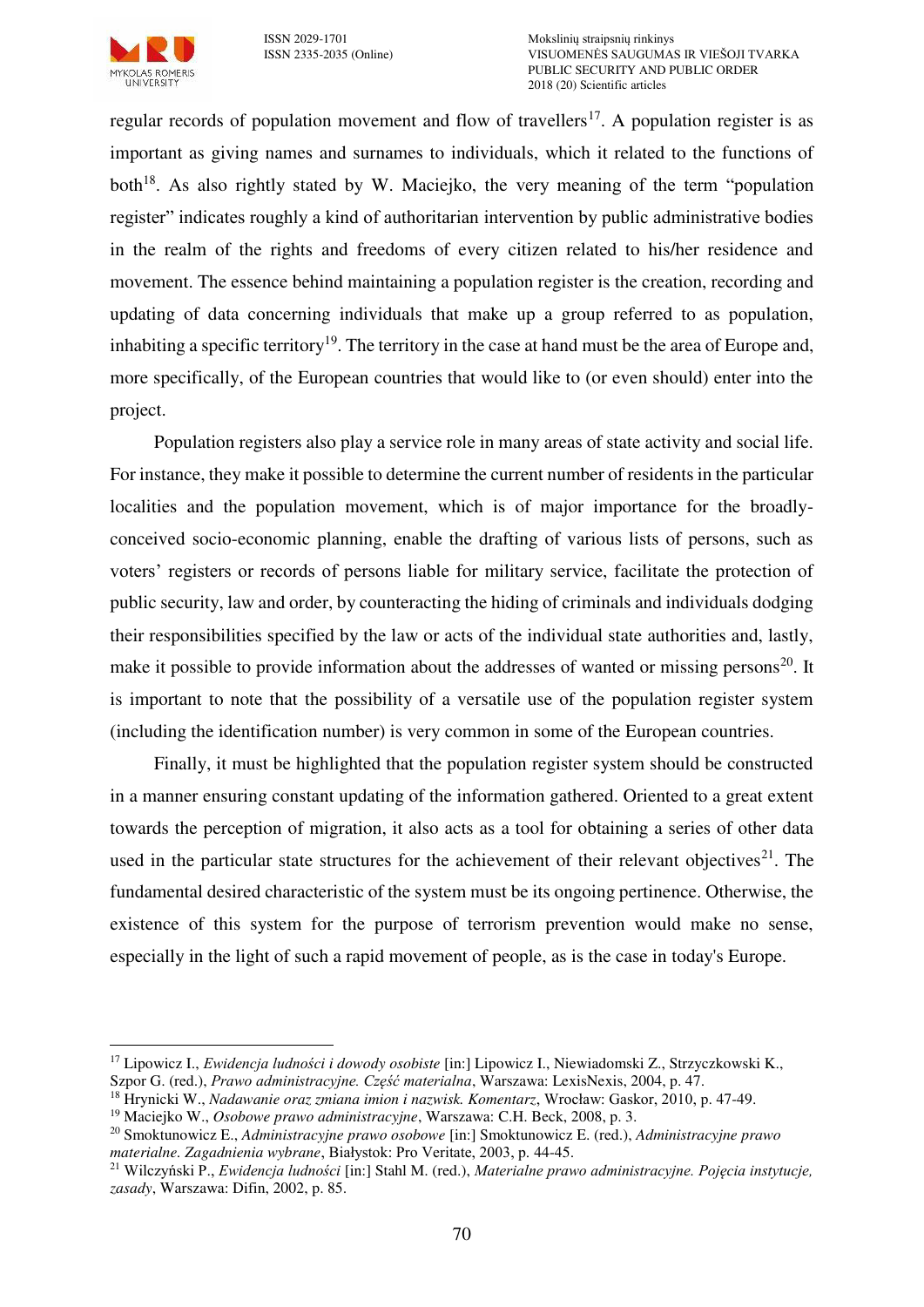

The common census zone in Europe could be similar to the Polish Universal Electronic System for Registration of the Population (PESEL)<sup>22</sup>, but it might also be used on a wider scale than for state-related purposes alone, as is the case in some European countries. The PESEL system in Poland was developed in the years 1970-1974 and implemented in 1976 by the Act of 10 April 1974 on registration of population and identity cards<sup>23</sup>, subsequently replaced with the Population Register Act of 24 September  $2010^{24}$ . The Polish citizen identification number (PESEL number) is given to all children of Polish nationality upon birth as well as to adults after obtaining the Polish citizenship in order to unambiguously identify a given natural person. The unique PESEL number consists of eleven digits, with the first six representing the code of one's date of birth, the penultimate encoding one's sex (odd numbers specify males, while zero and even number – females), and the final one acting as the so-called check digit. The PESEL register is a source of data on the place of residence, births, changes in marital/partnership status, citizenship, names and surnames, and deaths $^{25}$ .

The Lithuanian identification number, referred to as Asmenskodas, like in Poland consists of eleven digits encoding the sex and date of birth. The first digit signifies the sex, the subsequent six – the date of birth, whereas the next three – a serial number. The last one is a check digit as well. The application of the Lithuanian identification number is similar to that in Poland.

In Norway, the identification number (Fødselsnummer), like in Poland, has eleven digits that encode the date of birth and sex of a given person. However, it has a wider range of applications, because it is not merely limited to the public-legal realm, but also commonly used in the realm of private relations (such as employment, bank account agreements, and commercial insurance). The Swedish Personnummerhas a similarly wide range of applications. It consists of ten digits, which also encode the date of birth and sex of a given citizen<sup>26</sup>.

On the other hand, the Czech identification number (rodnéčíslo) is automatically given not only to babies born in the territory of the Czech Republic and foreigners who register for permanent or temporary residence in the Czech Republic, but also to entrepreneurs (along with cooperating family members), company managers and employees commuting from abroad who

 $\overline{a}$ 

<sup>&</sup>lt;sup>22</sup> The acronym of the initial name for the Polish Universal Electronic System for Registration of the Population.

<sup>23</sup> Dz. U. z 2016 r. nr 139, poz. 993 ze zm.

 $^{24}$  Dz. U. z 2017 r. poz. 657 ze zm.

<sup>25</sup> Kopacz Z., *Administracyjnoprawna sytuacja osób fizycznych* [in:] Bednarek W. (red.), *Wybrane zagadnienia administracyjnego prawa materialnego*, Olsztyn: Uniwersytet Warmińsko-Mazurski, 2000, p. 28.

<sup>26</sup> Ludvigsson J. F., Otterblad-Olausson P., Pettersson B. U., Ekbom A., *[The Swedish personal identity number:](https://www.ncbi.nlm.nih.gov/pmc/articles/PMC2773709)  [Possibilities and pitfalls in healthcare and medical research,](https://www.ncbi.nlm.nih.gov/pmc/articles/PMC2773709)* European Journal of Epidemiology Nr 24(11)/2009, p. 659–667.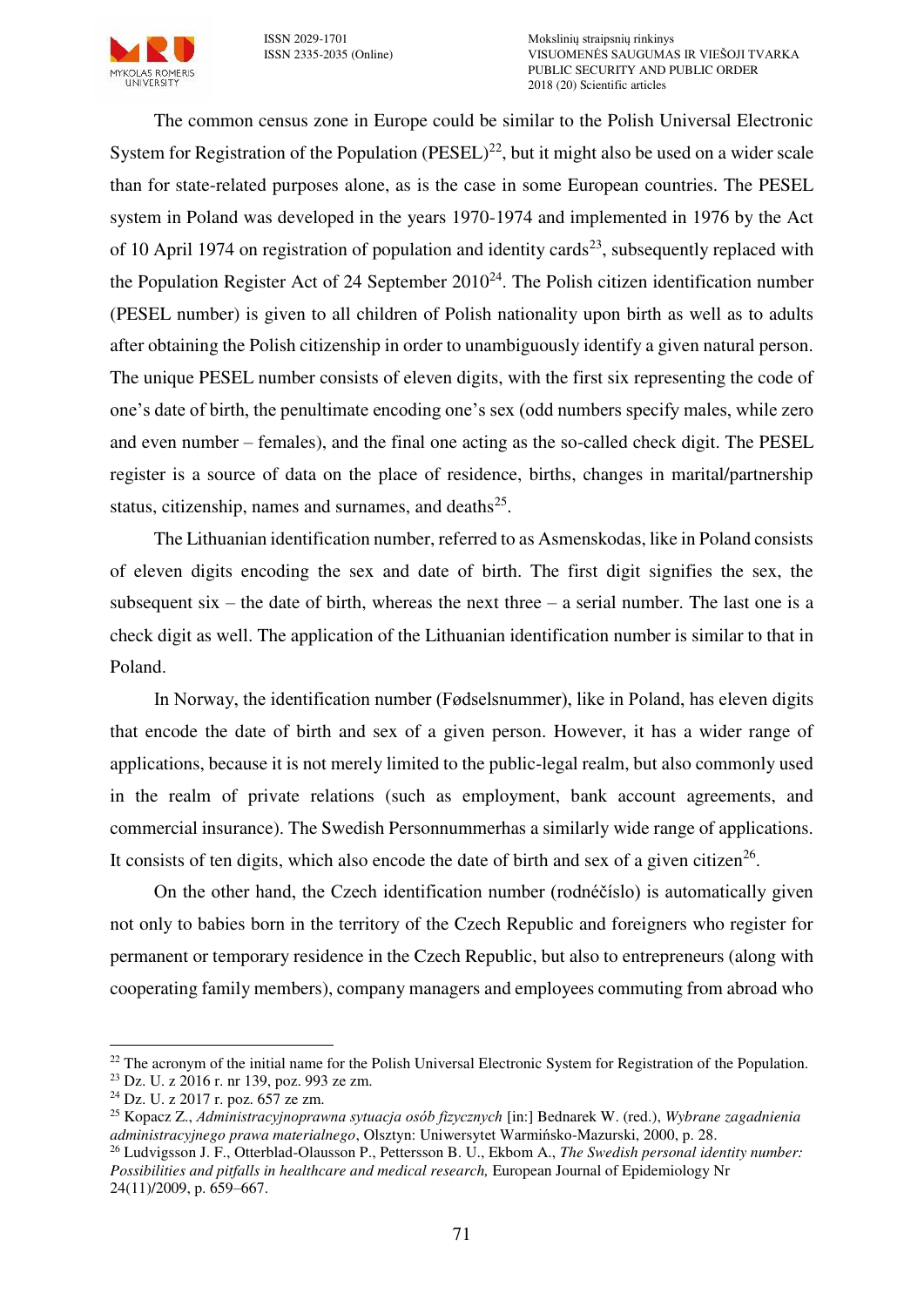

are not residents of the Czech Republic, but are registered for the mandatory pension and health insurance $27$ .

The situation is completely different for the identification number in Croatia. Even though its osobniidentifikacijskibroj (OIB) consists of eleven digits like in Poland, but unlike its predecessor (the identification number in force in the former Yugoslavia), it contains no personal data. It consists of a random string of 8 digits and a check digit at the end<sup>28</sup>.

The existence of identification numbers in Germany and Italy is or was related to tax obligations. The German Steuernummer, which is typically used for tax purposes and varies across the particular German Bundesländer, was replaced with the Identifikationsnummer (IdNr) in 2008 for non-tax purposes. The latter consists of eleven digits and is issued by the Federal Central Tax Office for each citizen. This number does not encode an individual's date of birth and  $sex^{29}$ . On the other hand, the complicated Italian number (codicefiscale) contains both letters and digits encoding not only the date of birth and sex, but also the name and surname, place of birth and a check digit. This number is primarily used for tax purposes $^{30}$ .

As can be seen, the population register systems in Europe vary significantly, yet share a common goal for which they have been established. Their second common feature is that they are useless outside the country where they have been issued, which by no means can pave the way for the construction of a common European administration, especially in the EU structures. It should be added that it is also the identity documents that differ in the particular European states – including the elements that include, their physical features, the rules for issuing and recognising them in the public space. This is why there is no effective system of population register in Europe, and hence no effective and efficient control measures for the flow of people can exist on the Old Continent, which makes it vulnerable to terrorism. The idea behind building common values, which undoubtedly also include security, should be the common provisions of law implementing uniform principles and rules in this area. The regulation of population registers should skilfully combine the interests of individuals and groups with the legal system of a given state, its economic and civilisational level as well as its specific internal and international situations<sup>31</sup>.

In the first place, the changes should encompass the particular EU Member States, before being further extended to cover non-EU European countries. It seems reasonable to agree with

 $\overline{a}$ <sup>27</sup>[https://www.firmawczechach.pl](https://www.firmawczechach.pl/) (1.04.2018).

 $28$ https://narodne-novine.nn.hr  $(1.04.2018)$ .

 $^{29}$ [https://www.bzst.de \(](https://www.bzst.de/)1.04.2018).

<sup>30</sup>[http://www.agenziaentrate.gov.it\(](http://www.agenziaentrate.gov.it/)1.04.2018).

<sup>31</sup>Szreniawski J. (red.), *Prawo administracyjne. Część szczegółowa*, Bydgoszcz: Branta, 1997, p. 21.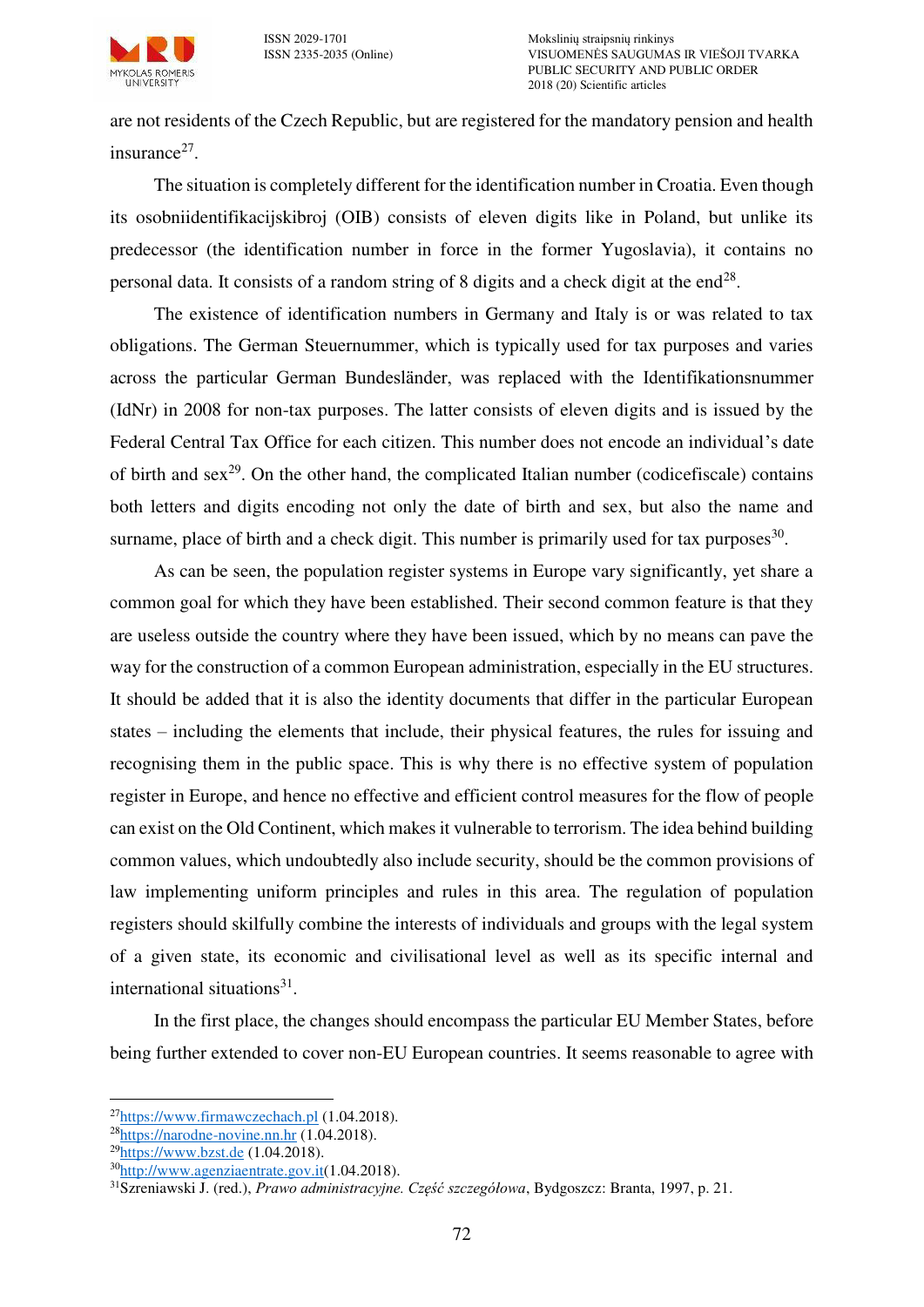

the statement that Community law basically takes priority over national laws, which results from both the founding Treaties and the general principle of the  $EU^{32}$ . An important objective of the regulations within the Community administrative law is to secure its effective enforcement throughout the Community. This objective, besides numerous practical legal regulations, is served by the judge-made law's principles of direct effect, priority and uniformity of Community  $law^{33}$ .

It is therefore proposed that each European inhabitant, immediately after birth or taking residence, be assigned an unalterable common European number of population register, which would encode the necessary identification data, such as sex and date of birth. This system should be managed electronically in a uniform database containing the personal data of each individual. After all, administration is obtaining more and more information which must be processed, and the traditional methods which were used in the past are costly due to high labour intensiveness<sup>34</sup>. This database should be initially created within the area of the European Union only to be gradually extended to other European countries, irrespective of their integration with the EU (in the first place to states associated with the EU, such as Switzerland, Norway, Island, Ukraine, Serbia, Macedonia, Montenegro, Moldova, but also to Belarus and Kosovo). This number would serve all administrative purposes, including tax, insurance and banking, which would be essential to avoid duplicating identification numbers in various cases. Besides, this number would finally prevent the same individual from being counted twice in two European countries as is currently the case. It must be emphasised that a particular role in the administrative cooperation is played by information exchange, which is at the core of these activities. Because of its fundamentals alone, the law of cooperation is consequently an administrative law of information<sup>35</sup>.

The common European identity card should be held by all EU citizens once they have reached the age of preliminary independence (e.g. 13/15 years). Nevertheless, age is a matter of debate in this regard, requiring further agreements and a compromise. It would be desirable for such a uniform identity card to include, besides personal data and a photograph and the above-mentioned common European number of population register, also biometric data and a

 $\overline{a}$ <sup>32</sup>Maurer H., *Ogólne prawo administracyjne. Allgemeines Verwaltungsrecht* (translated Nowacki K.), Wrocław: Kolonia Limited, 2003, p. 73.

<sup>33</sup>Schmidt-Aßmann E., *Das allgemeine Verwaltungsrecht als Ordnungsidee. Grundlagen und Aufgaben der verwaltungsrechtlichen Systembildung*, Berlin: Verlag Springer, 2006 (translated Wasilewski A., *Ogólne prawo administracyjne jako idea porządku. Założenia i zadania tworzenia systemu prawnoadministracyjnego*, Warszawa: C.H. Beck, 2011, p. 493.).

<sup>34</sup>Knosala E., *Zarys nauki administracji*, Warszawa: Wolters Kluwer business, 2010, p. 258-259.

<sup>35</sup>Hatje A., *Informationsaustausch und Datenschutz in der Europäischen Union*[in:] Magiera S., Sommermann

K. P. (red.), *Verwaltung in der Europäischen Union*, Berlin: Duncker & Humblot, 2001, p. 193 and n.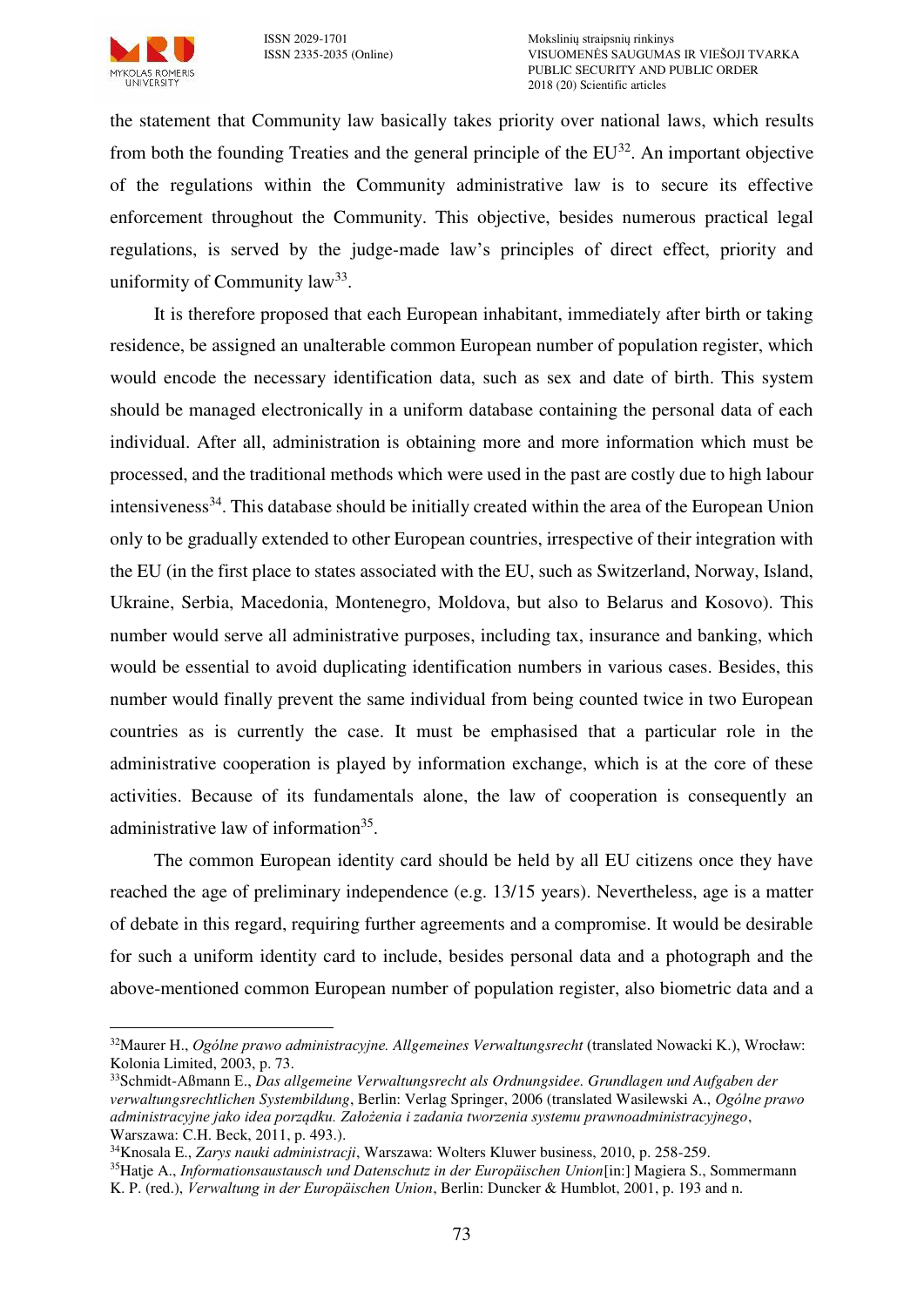

blood group. Similarly to the identification number, the uniform identity document should be initially introduced in the territory of the European Union and then gradually extended to other European countries, which would (as in the case of the identification number) form a common European census zone.

On the other hand, the temporary identity card with parameters similar to those of the identity card issued for European residents could be issued to all individuals wishing to settle in the EU (and subsequently the common European census zone). This would make it possible for the administrative bodies of the particular European countries to regain control over people entering Europe with a view to living here. The borderline between the identity card issued to a European citizen and the temporary identity card could be the status of citizenship. Citizenship of one of the countries from the common European census zone would be related to the obligation to hold a common European identity card issued permanently.

Lastly, in order for the population register system in Europe to be able to prevent terrorism, it must be reinforced by strengthening population control in terms of holding and using an identity document. This competence should be given to all state authorities under the common census zone and to public service institutions, with primary emphasis being placed on introducing the option of detaining a person who fails to produce the European identity card and imposing a financial penalty in an efficient manner. However, account should be taken of the fact that the essence of control is to examine whether administrative activities correspond to the requested (legally required) state of affairs and formulate conclusions in case of deviation from this state of affairs  $(...)^{36}$ . Control in the public sphere is an indispensable component of security, as well as a factor preventing terrorism. Taking account of both the controlling areas and the types of control, it must be assumed that the purpose of control is, as a matter of fact, the security (improvement of security) of the controlled area<sup>37</sup>.

## **CONCLUSIONS**

 $\overline{a}$ 

Recapitulating,it is important to point out that the increasing terrorism, especially on the European continent, calls for the creation of a common population register system in Europe, which would be linked to the common European identity card issued for European residents and those wishing to settle here temporarily. The need to build a common census zone along with an effective control system is determined not only by the necessity to ensure security on

<sup>36</sup>Zimmermann J., *Prawo administracyjne*, Warszawa: Wolters Kluwer business, 2010, p. 408.

<sup>37</sup>Hrynicki W. M., Morozewicz E., *Kontrola jako nieodzowny element bezpieczeństwa na przykładzie Regionalnego Centrum Krwiodawstwa i Krwiolecznictwa w Krakowie*, Kultura Bezpieczeństwa. Nauka – Praktyka – Refleksje Nr 25/2017, p. 93.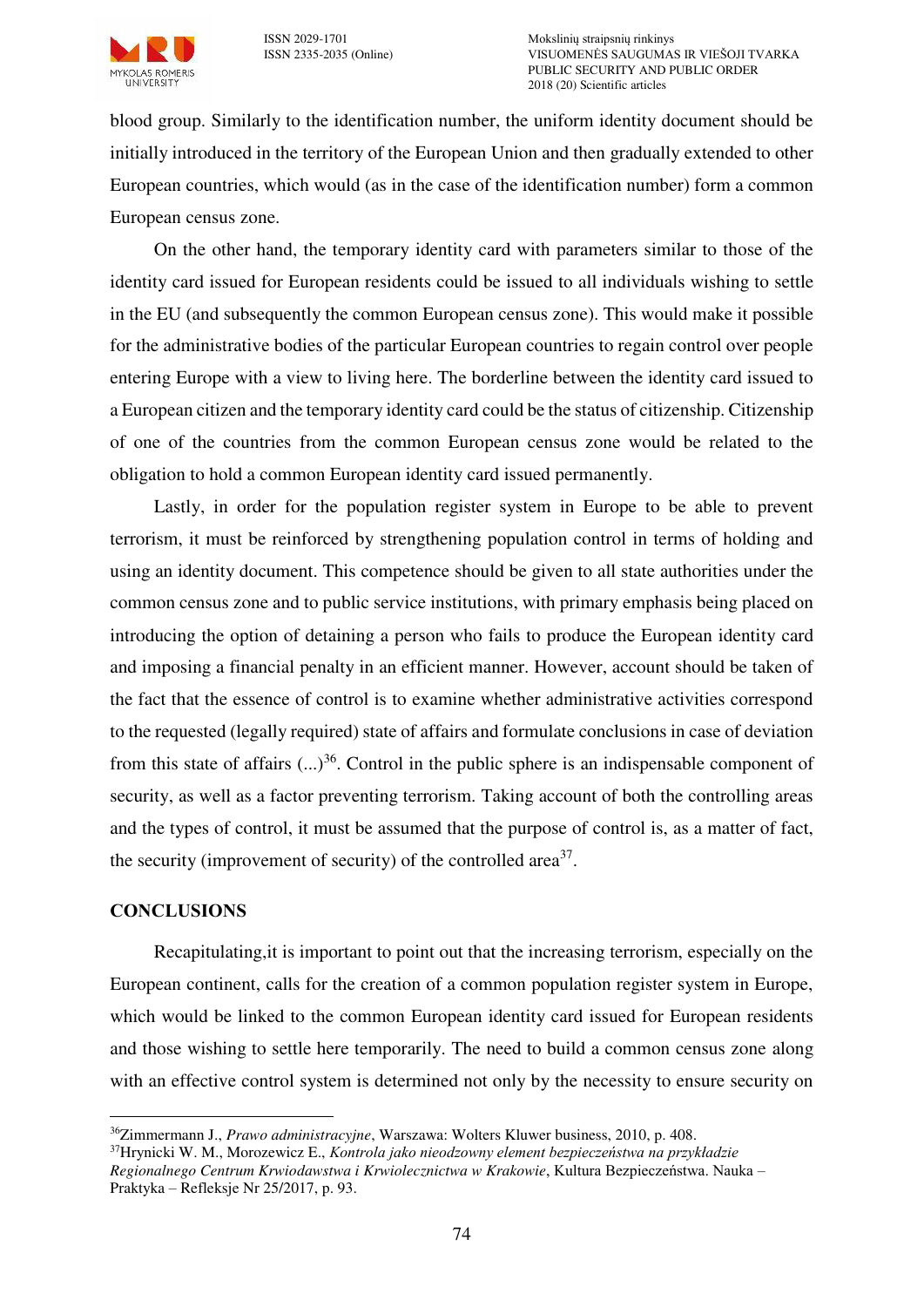

the Old Continent, but also by the need to prevent the abominable terrorist acts which have recently become more widespread across Europe, as well as by the existing diversity of (national) identification systems, which are not uniform or compatible, and by the lack of a common European personal identity card.

## **REFERENCES**

- 1. Bednarek W. (red.), *Wybranezagadnieniaadministracyjnegoprawamaterialnego*, Olsztyn: UniwersytetWarmińsko-Mazurski, 2000
- 2. Bukowski S. Z., *Terroryzmeuropejski. Genezaiwspółczesnezagrożenia*, Słupsk 2010
- 3. Capan E., *Terroryzmizamachysamobójcze. Muzułmańskipunktwidzenia*, Warszawa: Dialog, 2007
- 4. Czop A., *Udział firm ochronyosóbimienia w zapewnianiubezpieczeństwapublicznego w Polsce*, Katowice: WSBPI Apeiron, 2014
- 5. Hoffman B., *Obliczaterroryzmu*, Warszawa: Politeja ŚwiatKsiążki, 1999
- 6. Hrynicki W. M., Morozewicz E., *Kontrolajakonieodzowny element bezpieczeństwanaprzykładzieRegionalnego Centrum KrwiodawstwaiKrwiolecznictwa w Krakowie*, KulturaBezpieczeństwa. Nauka – Praktyka – RefleksjeNr 25/2017
- 7. Hrynicki W., *Potrzebadziałańnarzeczbezpieczeństwakulturowego w aspekciejegowspółczesnychzagrożeń*, KulturaBezpieczeństwa. Nauka – Praktyka – RefleksjeNr 20/2015
- 8. Hrynicki W., *Nadawanieorazzmianaimioninazwisk. Komentarz*, Wrocław: Gaskor, 2010
- 9. Jakubczak R., Radziejewski R. (red.), *Terroryzm a bezpieczeństwopaństwa w erzeglobalizmu*, Warszawa: WojskowaAkademiaTechniczna, 2011
- 10. Knosala E., *Zarysnaukiadministracji*, Warszawa: Wolters Kluwer business, 2010
- 11. Kosta R. A., *Terroryzmjakozagrożeniedlabezpieczeństwacywilizacjizachodniej XXI wieku*, Toruń: Adam Marszałek, 2012
- 12. Koziński M., *O bezpieczeństwienarodowym w Polsce*, Słupsk: Fundacja Pro Pomerania, 2008
- 13. Lipowicz I., Niewiadomski Z., Strzyczkowski K., Szpor G. (red.), *Prawoadministracyjne. Częśćmaterialna*, Warszawa: LexisNexis, 2004
- 14. Ludvigsson J. F., Otterblad-Olausson P., Pettersson B. U., Ekbom A., *[The Swedish personal](https://www.ncbi.nlm.nih.gov/pmc/articles/PMC2773709)  [identity number: Possibilities and pitfalls in healthcare and medical research,](https://www.ncbi.nlm.nih.gov/pmc/articles/PMC2773709)* European Journal of Epidemiology Nr 24(11)/2009
- 15. Maciejko W., *Osoboweprawoadministracyjne*, Warszawa: C.H. Beck, 2008
- 16. Magiera S., Sommermann K. P. (red.), *Verwaltung in der Europäischen Union*, Berlin: Duncker&Humblot, 2001
- 17. Małkiewicz A., *Terroryzm –wybranezagadnienia*, Nysa: OficynaWydawnicza PWSZ, 2014
- 18. Maurer H., *Ogólneprawoadministracyjne. AllgemeinesVerwaltungsrecht* (translated Nowacki K.), Wrocław: Kolonia Limited, 2003
- 19. Pietraś M. (red.), Obliczaprocesówglobalizacji, Lublin: UniwersytetMarii Curie-Skłodowskiej, 2002
- 20. Piwowarski J., *Fenomenbezpieczeństwa*, Kraków: WSBPI Apeiron, 2014
- 21. Schmidt-Aßmann E., *Das allgemeineVerwaltungsrechtalsOrdnungsidee. Grundlagen und Aufgaben der verwaltungsrechtlichenSystembildung*, Berlin: Verlag Springer, 2006
- 22. Smoktunowicz E. (red.), *Administracyjneprawomaterialne. Zagadnieniawybrane*, Białystok: Pro Veritate, 2003
- 23. Stahl M. (red.), *Materialneprawoadministracyjne. Pojęciainstytucje, zasady*, Warszawa: Difin, 2002